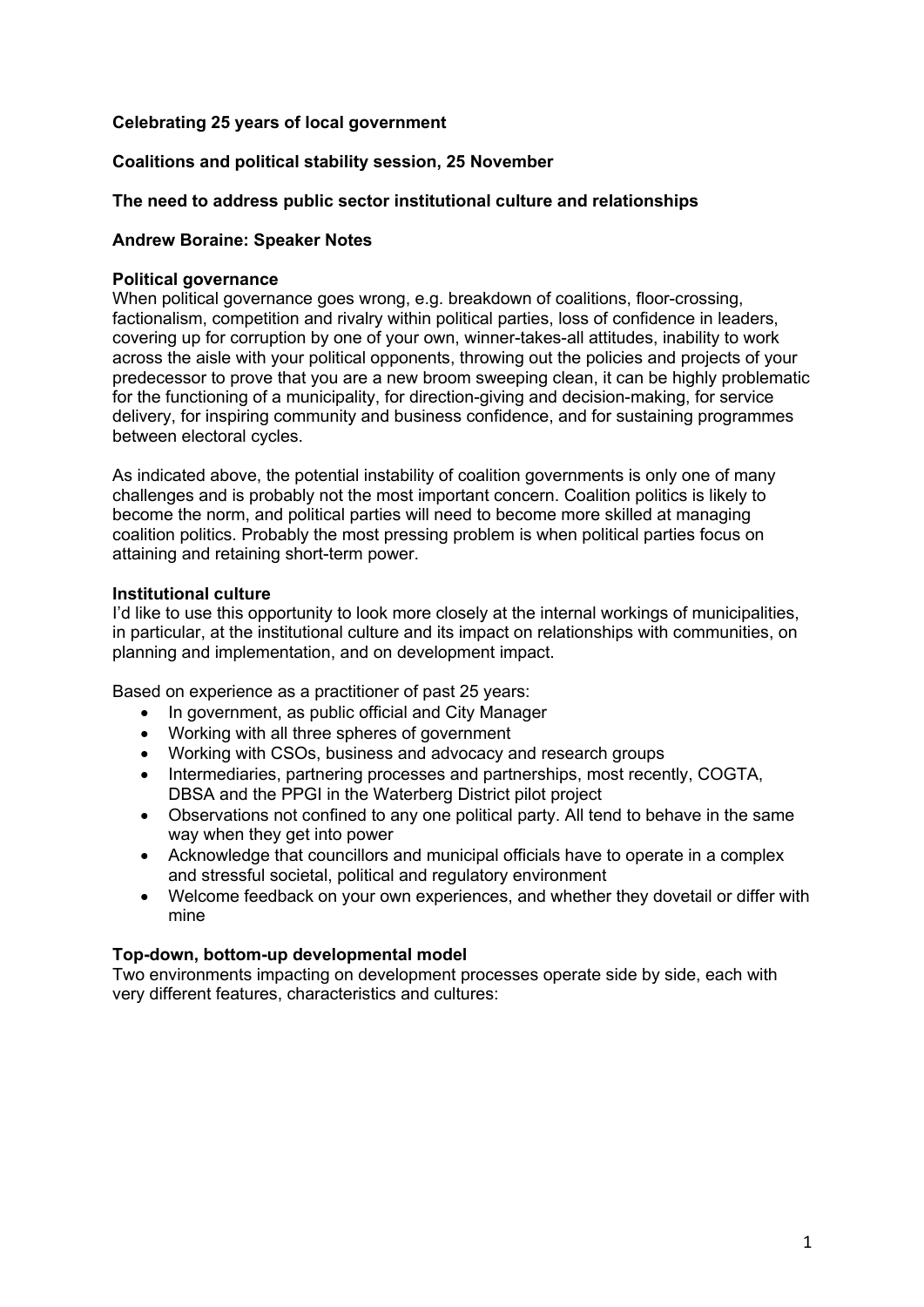# **'Top-down authorising environment'**

Political mandates, electoral and budgetary cycles, planning, resource allocation, legislation and regulation, law enforcement, institutional arrangements



Entrepreneurs, worker-based movements, activists, NGOs, social movements, philanthropy, front-line government staff, active citizens, applied researchers

We often emphasise the need for 'grassroots development', but the 'bottom-up' environment is not necessarily better than the 'top-down'. Both have their strengths and weaknesses, and both need each other for success.

Generally, relationships between the two environments are poor. Consequences of this are: poor development outcomes, limited ability to learn and to do things differently, little social innovation incorporated into public sector thinking.

# **Characteristics of the public sector authorising environment**

Public sector institutions tend to generate their own internal logic which make them oblivious and unresponsive to dynamics outside the institution. Need to understand *public sector institutional culture*, *attitudes and behaviours*, and how it can be improved and changed, not through more rules, processes and structures, but through addressing the 'softer' issues of leadership culture, adaptive governance, relationship-building inside and outside the institution.

- Generally unresponsive to citizen-led and business-led initiatives, and ideas and policy suggestions from researchers and academics. Municipal processes, programmes, projects and budgets take up 95% of municipal time and attention, rather than responding to societal ideas, needs and initiatives. Focus is on promising and announcing municipal projects. Not very good at listening, supporting and enabling. Often threatened by initiatives originating outside the municipal corridors of power:
	- $\circ$  Tendency to view civil society organisations as 'unelected gatekeepers' that 'get in the way' of government service delivery
	- $\circ$  Jaundiced view of private sector as not acting in the public interest
	- $\circ$  Often closed to critical thinking and alternative views from academics and scientists
- Token citizen engagement processes. Tick-box exercises, mainly to avoid legal challenges. Can be very disempowering. Usually result in predictable and generic shopping lists of community needs that seldom find expression in complex IDP and budget documents.
- Poor communications with citizens. Communications function usually tightly controlled, used to spin the municipal position in disputes, and to promote political leadership and the institution, rather than provide meaningful information. All about the Municipal Institution, rather than the territory, its people and the range of institutions.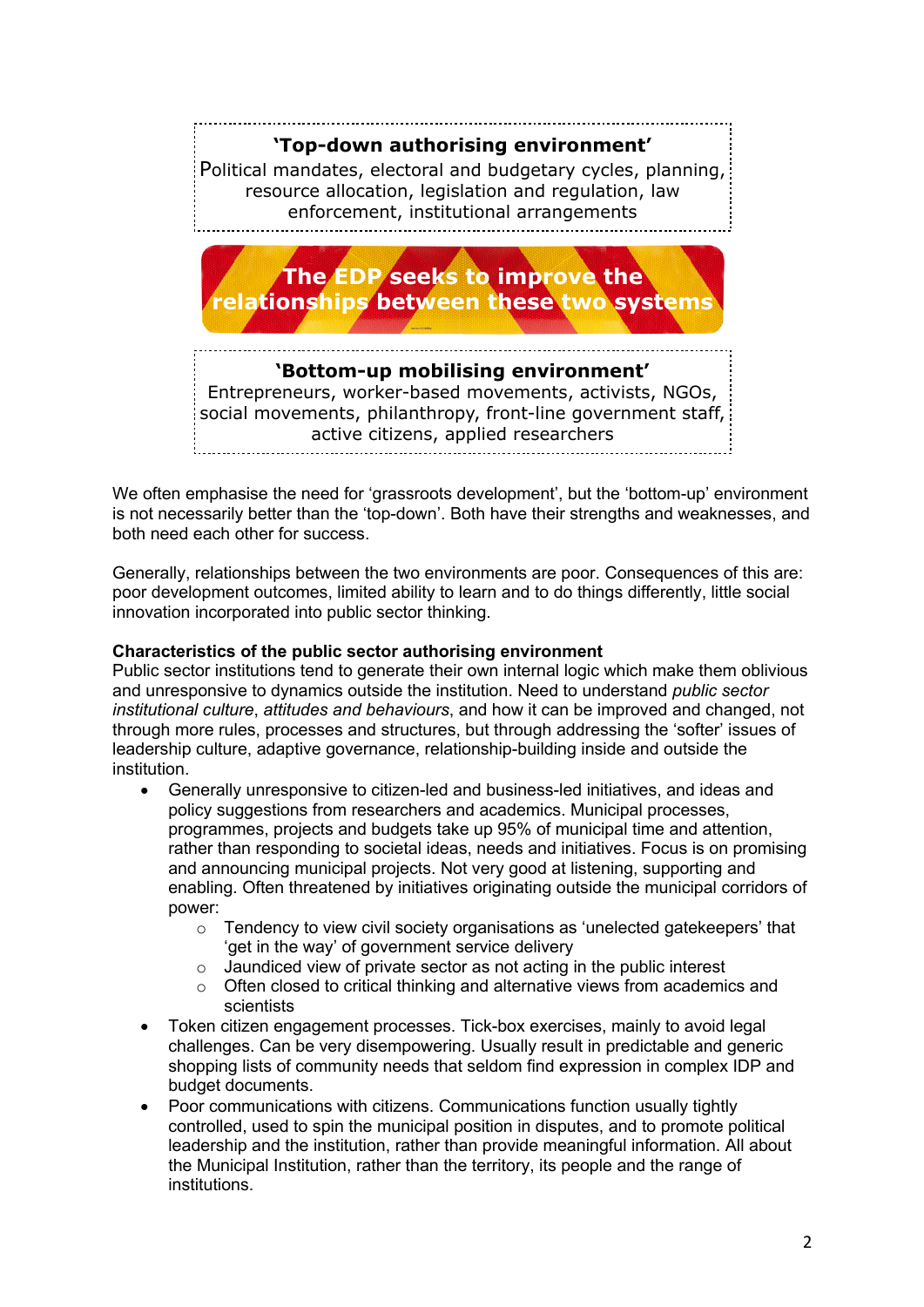- Engagement with citizens: 9/ 10 meetings of officials are internal. Meetings with external people and organisations are not prioritised. Usually cancelled on the basis of 'meeting with the Mayor or Mayco member' whether real, or made-up. The internal needs and timeframes of the institution trumps public engagement.
- Hierarchical: inwards and upwards accountability to Council structures and committees (endless reports), meeting the needs of politicians and their political parties, and responding to audit processes (the tyranny of the clean audit), rather than a downwards and outwards focus to citizens and communities
- Weaponization of municipal regulatory processes to fight factional battles (legal, internal audit and forensic departments used and abused)
- Departmental siloism and mandatism:
	- o difficulty of integrated development in practice
	- $\circ$  project by project implementation, which reduces development impact
	- o don't touch me on my mandate (defensiveness) or, why are you convening something in my territory/ mandate, or, don't bring that unfunded mandate to me (it's not my problem).
- Non-collaborative institutional culture, attitudes and behaviours, internally, across municipal boundaries, and intergovernmental cooperation
- Cumbersome and constipated regulatory processes. Procedures as ends in themselves, rather than as means towards the end. In particular, inability to deal with and support informality: community gardens (land, infrastructure, water), community kitchens, spazas, informal traders, waste pickers, unregistered ECD centres
- Rigid planning, monitoring and evaluation systems inability to adapt and change the plan, based on new intelligence in the environment and changing circumstances, little scope for risk-taking, experimentation, innovation, doing things differently

## Results:

- Poor implementation and development impact
- Disabling environment for development
- Inability to partner with CSOs, business and academia (beyond PPPs)
- Incapable and anti-developmental state that's not fit for purpose

# **Characteristics of mobilising environments:**

- Hyper responsive to local issues
- Multiple organisations, ideas and initiatives, but projects are often isolated, with limited impact and scale
- Emphasis on political and ideological differences between groups makes it difficult for them to agree to work together
- Competitive behaviours between CSOs (struggle for resources)
- Community conflicts, often violent and destructive
- Localised and even parochial views, unconnected to a bigger picture
- Naïve understanding how governments work in practice
- Failure to influence political and policy processes
- Inability to navigate and cooperate with the authorising environment tendency to default to legal action, mass action or 'exposes' of government

## **Both environments need each other, but:**

- High levels of historical mistrust: broken promises, lack of implementation of previous agreements
- Tend to speak past each other (different languages, cultures)
- Find it difficult to partner with each other and sustain relationships of trust